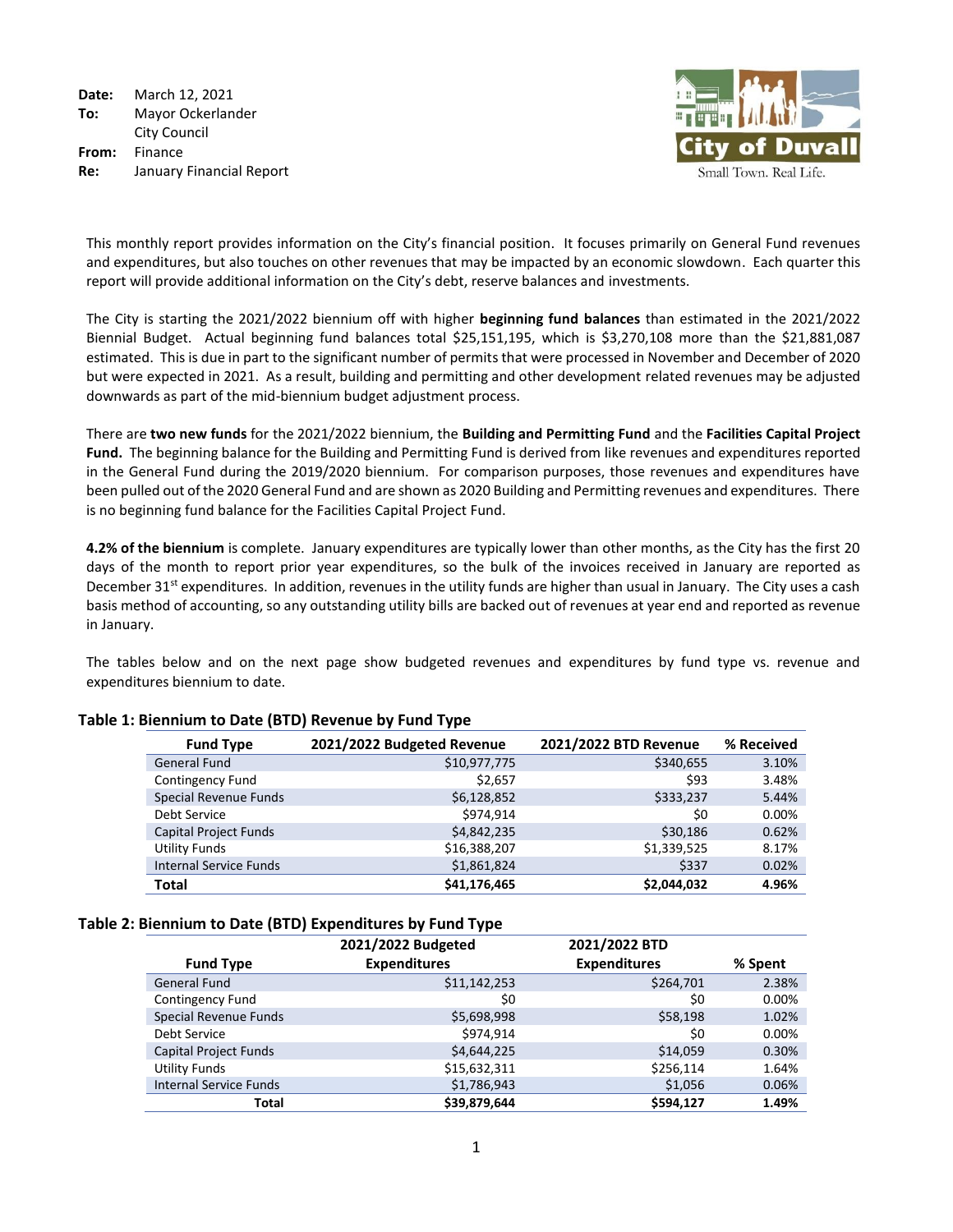## **General Fund Revenues**

The City receives 82% of its General Fund revenues from **taxes**. As of the end of January 2021, 3% of budgeted tax revenue budgeted in the General Fund had been received.

| <b>General Fund Tax Revenue</b>   |               |           |             |           |           |           |              |
|-----------------------------------|---------------|-----------|-------------|-----------|-----------|-----------|--------------|
|                                   | 2021/2022     |           |             | %         | Thru Jan. | Thru Jan. |              |
|                                   | <b>Budget</b> | Actual    | Remaining   | Collected | 2020      | 2021      | $%$ $\Delta$ |
| Real & Personal Property Taxes    | \$2,670,068   | \$1,337   | \$2,667,903 | 0.1%      | \$1,249   | \$1,337   | 73%          |
| Property Taxes - Levy Lid Lift    | \$810,435     | \$0       | \$810,435   | 0.0%      | \$0       | \$0       |              |
| <b>Total GF Property Tax</b>      | \$3,480,503   | \$1,337   | \$3,478,338 | 0.1%      | \$1,249   | \$1,337   | 73%          |
| Local Retail Sales & Use Taxes    | \$1,859,184   | \$91,674  | \$1,767,510 | 4.9%      | \$67,318  | \$91,674  | 36%          |
| Sales Tax from Construction       | \$644,254     | \$20,357  | \$623,897   | 3.2%      | \$18,892  | \$20,357  | 8%           |
| Affordable Housing Sales Tax      | \$18,000      | \$954     | \$17,046    | 5.3%      | \$0       | \$954     |              |
| Sales Tax-Crim Justice-LOCAL      | \$494,983     | \$18,646  | \$476,337   | 3.8%      | \$19,373  | \$18,646  | $-4%$        |
| <b>Business Tax - Electricity</b> | \$540,000     | \$28,401  | \$511,599   | 5.3%      | \$26,322  | \$28,401  | 8%           |
| Interfund Utility Tax - Water     | \$446,376     | \$14,211  | \$432,165   | 3.2%      | \$14,452  | \$14,211  | $-2%$        |
| <b>Business Tax - Natural Gas</b> | \$232,162     | \$15,845  | \$216,317   | 6.8%      | \$16,123  | \$15,845  | $-2%$        |
| Interfund Utility Tax - Sewer     | \$553,298     | \$22,163  | \$531,135   | 4.0%      | \$21,152  | \$22,163  | 5%           |
| <b>Business Tax - Garbage</b>     | \$239,366     | \$11,594  | \$227,773   | 4.8%      | \$10,912  | \$11,594  | 6%           |
| <b>Business Tax - TV Cable</b>    | \$102,754     | \$0       | \$102,754   | 0.0%      | \$0       | \$0       |              |
| <b>Business Tax - Telephone</b>   | \$210,866     | \$8,289   | \$202,578   | 3.9%      | \$9,714   | \$8,289   | $-15%$       |
| Interfund Utility Tax - Storm     | \$172,118     | \$6,996   | \$165,122   | 4.1%      | \$6,540   | \$6,996   | 7%           |
| <b>Gambling Tax</b>               | \$33,500      | \$0       | \$33,500    | 0.0%      | \$6,081   | \$0       |              |
| Leasehold Excise Tax              | \$4,337       | \$0       | \$4,337     | 0.0%      | \$0       | \$0       |              |
| Total GF Tax w/o Property Tax     | \$5,551,200   | \$239,130 | \$5,312,070 | 4.3%      | \$216,878 | \$239,130 | 10%          |

**Property tax** is the General Fund's largest and most reliable source of revenue. Property taxes are due in two payments with April 30<sup>th</sup> and November  $2<sup>nd</sup>$  deadlines, so payments received in January are typically low.

The General Fund's second largest source of revenue is **utility tax.** Revenue from utility tax is generally stable, but taxes on natural gas, electricity and water are affected by weather and fluctuate from year to year. Biennium to date, the City has collected 4.3%, or \$107,499 of budgeted utility tax**.** 

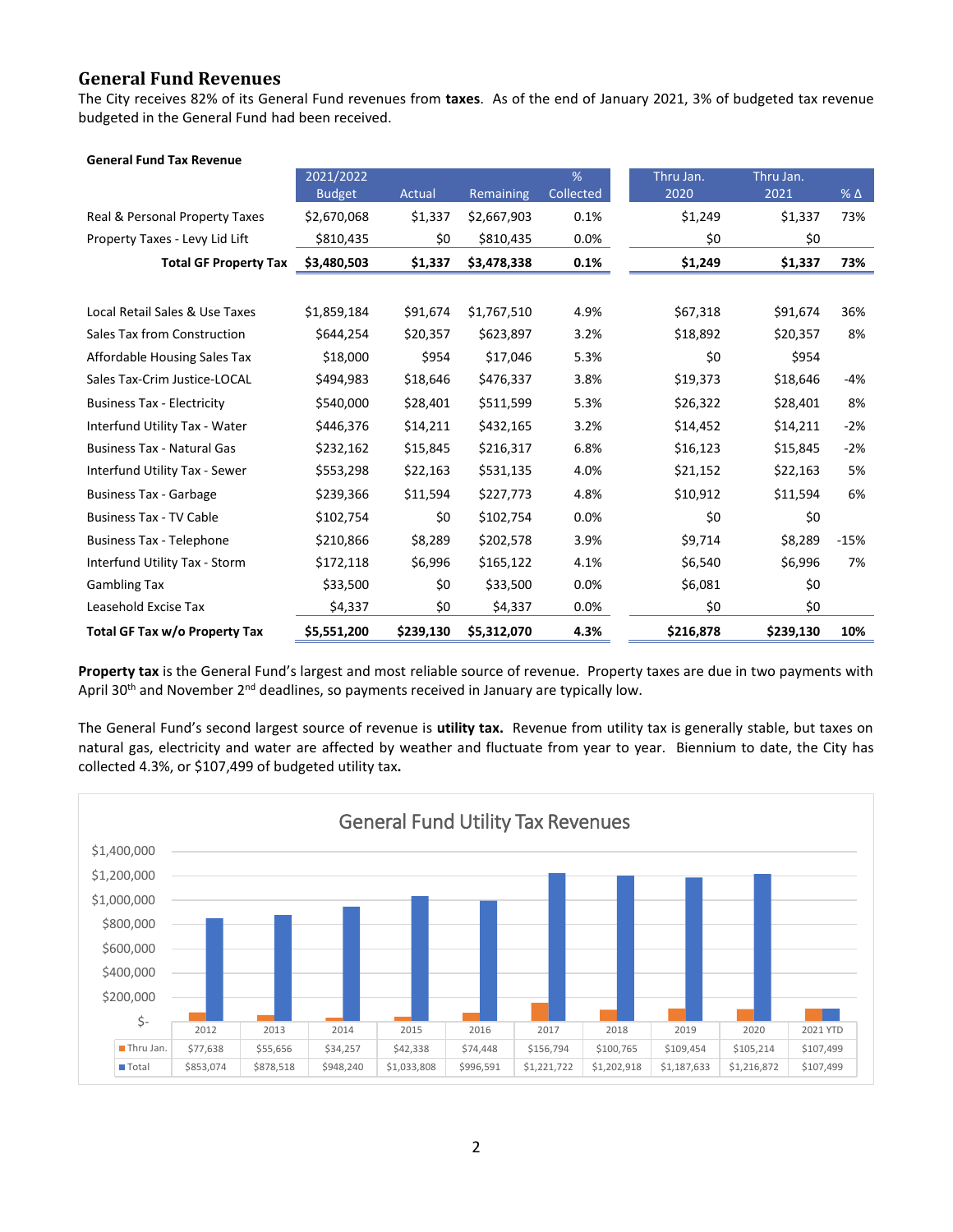**Sales tax** is the General Fund's third largest source of revenue. The City receives sales tax revenue two months after it is collected by businesses, so January receipts were from sales incurred in November. Sales tax received in January 2021 was almost **30%, or \$25,821, higher** than same month in 2020.



The City's largest source of sales tax revenue comes from **retail trade,** which increased by 45.3%, or \$15,791, in January compared to the same month in 2020. **Construction**, the City's second largest source of sales tax, increased by 7.8% over the same month in the prior year. In 2021, the **Admin & Support of Waste Management & Remedial Services** category, which includes cloud based administrative services, made its way to the third largest source of sales tax revenue in the City, increasing by 58.9%, or \$4,231, over January of 2020. **Accommodation and food services**, which includes restaurants and bars, is normally the third largest source of sales tax revenue in the City and decreased by 17.1%, or \$1,663, over January of the prior year.

The amounts in the table below do not have the administrative fee charged by the Department of Revenue removed, whereas the amounts in the chart above are net of the fee.

| January Current vs. Prior Year Sales Tax by NAICS Category |                    |                    |                     |         |                      |          |
|------------------------------------------------------------|--------------------|--------------------|---------------------|---------|----------------------|----------|
|                                                            |                    | <b>Thru Januar</b> | <b>Thru January</b> |         |                      |          |
| <b>NAICS Category</b>                                      |                    | 2020               | 2021                |         | Δ                    | Δ%       |
| <b>Retail Trade</b>                                        | \$                 | 34,864             | \$<br>50,654        |         | \$15,791             | 45.3%    |
| Construction                                               | \$                 | 19,083             | \$<br>20,563        | \$      | 1,479                | 7.8%     |
| Admin & Support of Waste Mgmt & Remedial Svcs              | \$                 | 7,185              | \$<br>11,416        | \$      | 4,231                | 58.9%    |
| <b>Accommodation &amp; Food Services</b>                   | \$                 | 9,710              | \$<br>8,046         | \$      | (1,663)              | $-17.1%$ |
| Information/Communication                                  | \$                 | 3,551              | \$<br>5,203         | \$      | 1,652                | 46.5%    |
| <b>Wholesale Trade</b>                                     | \$                 | 3,976              | \$<br>4,965         | \$      | 989                  | 24.9%    |
| Professional, Scientific, & Technical Svcs                 | \$                 | 1,407              | \$<br>3,251         | \$      | 1,843                | 131.0%   |
| Manufacturing                                              | \$                 | 1,860              | \$<br>2,607         | \$      | 747                  | 40.2%    |
| Miscellaneous                                              | \$                 | 788                | \$<br>1,522         | $\zeta$ | 734                  | 93.1%    |
| Finance                                                    | \$                 | 1,077              | \$<br>1,401         | \$      | 324                  | 30.0%    |
| Real Estate & Rental & Leasing                             | \$                 | 1,050              | \$<br>1,276         | $\zeta$ | 227                  | 21.6%    |
| Other Services (except Public Administration)              | \$                 | 2,046              | \$<br>1,243         | \$      | (803)                | $-39.3%$ |
| <b>Utilities</b>                                           |                    |                    | \$<br>408           | \$      | 408                  | #DIV/0!  |
| <b>Educational Services</b>                                | \$                 | 230                | \$<br>168           | \$      | (62)                 | $-27.0%$ |
| Transportation & Warehousing                               | \$                 | 80                 | \$<br>99            | \$      | 19                   | 23.2%    |
| <b>Health Care &amp; Social Assistance</b>                 | \$                 | 34                 | \$<br>63            |         |                      |          |
| Agriculture, Forestry, Fishing & Hunting                   | \$                 | 44                 | \$<br>56            |         |                      |          |
| Arts, Entertainment, & Recreation                          | \$                 | 71                 | \$<br>38            | $\zeta$ | (33)                 | $-46.1%$ |
| Management of Companies & Enterprises                      | \$                 | 21                 | \$<br>6             | \$      | (14)                 | $-69.6%$ |
| <b>Public Administration</b>                               | \$                 | 3                  | \$<br>$\mathbf{1}$  |         |                      |          |
| Mining                                                     |                    |                    | \$<br>$\mathbf{1}$  |         |                      |          |
| <b>Total</b>                                               | $\mathsf{\hat{S}}$ | 87,081             | \$<br>112,990       |         | $5\overline{25,867}$ | 29.7%    |
| <b>Total without Construction</b>                          | Ś                  | 67,997             | \$<br>92,427        |         |                      |          |

#### January Current vs. Prior Year Sales Tax by NAICS Category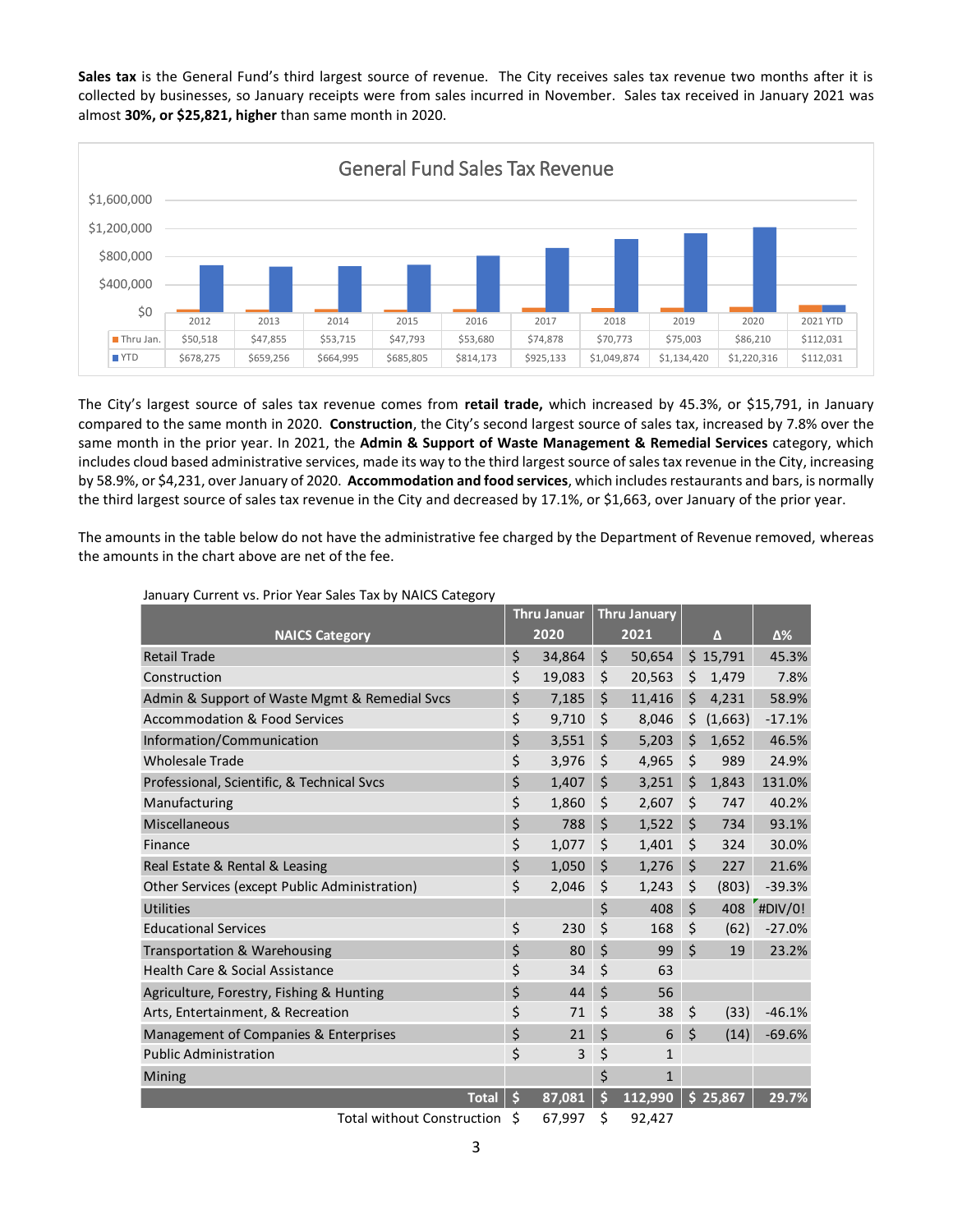5% of budgeted General Fund revenue comes from **licenses and permits**. As noted in the beginning of this report, building and permitting revenues have been moved to the new Building and Permitting Fund for the 2021/2022 biennium.

| <b>General Fund Licensing and Permit Revenue</b> |
|--------------------------------------------------|
|--------------------------------------------------|

|                                        | 2021/2022<br><b>Budget</b> | Actual   | <b>Remaining</b> | %<br>Collected | Thru Jan.<br>2020* | Thru Jan.<br>2021 | $%$ $\Delta$ |
|----------------------------------------|----------------------------|----------|------------------|----------------|--------------------|-------------------|--------------|
| <b>Fireworks Permits</b>               | \$400                      | \$0      | \$400            | 0.0%           | \$0                | \$0               |              |
| Fire Permits-Operational/Other         | \$0                        | \$0      | \$0              |                | \$0                | \$0               |              |
| <b>Special Events Permits</b>          | \$1,500                    | \$0      | \$1,500          | 0.0%           | \$0                | \$0               |              |
| Franchise Fees - Garbage               | \$280,000                  | \$11,894 | \$268,106        | 4.2%           | \$11,423           | \$11,894          | 4%           |
| Franchise Fees - Cable TV              | \$86,000                   | \$0      | \$86,000         | $0.0\%$        | \$0                | \$0               |              |
| <b>Business Licenses &amp; Permits</b> | \$85,000                   | \$3,827  | \$81,173         | 4.5%           | \$4,116            | \$3,827           | $-7%$        |
| Permit Fee IT Surcharge                | \$84,160                   | \$7,334  | \$76,826         | 8.7%           | \$1,369            | \$7,334           | 436%         |
| <b>Concealed Weapons Permit Fees</b>   | \$3,540                    | \$154    | \$3,386          | 4.4%           | \$95               | \$154             | 62%          |
| <b>Total GF Licenses &amp; Permits</b> | \$540,600                  | \$23.209 | \$517,391        | 4.3%           | \$17,003           | \$23,209          | 37%          |

*\*Building and permitting revenues are no longer reported in the General Fund and have been pulled out for trending purposes*

Revenue from **charges for services** is 5% of the General Fund budget. As part of its new contract with the City's waste management provider the City received \$28,000 in January 2021 for **purchased services** that had not been budgeted. A corresponding expenditure for the consulting services related to the waste management request for proposal and contract was paid in February.

#### **General Fund Charges for Services Revenue**

|                                      | 2021/2022     |          |             | $\sqrt{2}$ | Thru Jan. | Thru Jan. |                 |
|--------------------------------------|---------------|----------|-------------|------------|-----------|-----------|-----------------|
|                                      | <b>Budget</b> | Actual   | Remaining   | Collected  | 2020*     | 2021      | $%$ $\triangle$ |
| Admin Fee - Cell Tower Leases        | \$5,921       | \$0      | \$5,921     | 0%         | \$260     | \$0       | $-100%$         |
| Sale of Maps & Publications          | \$200         | \$0      | \$200       | 0%         | \$0       | \$0       |                 |
| Engineering Fees & Charges           | \$180,000     | \$5,210  | \$174,790   | 3%         | \$11,354  | \$5,210   | $-54%$          |
| <b>Purchasing Services</b>           | \$0           | \$28,000 | $-528,000$  |            | \$0       | \$28,000  |                 |
| RSD School Officer                   | \$80,000      | \$0      | \$80,000    | 0%         | \$0       | \$0       |                 |
| <b>Law Enforcement Services</b>      | \$0           | \$415    | -\$415      |            | \$0       | \$415     |                 |
| Animal Control & Shelter Servi       | \$52,000      | \$0      | \$52,000    | 0%         | \$0       | \$0       |                 |
| Zoning, Subdivision, Dvlp Fees       | \$90,000      | \$19,137 | \$70,863    | 21%        | \$10,805  | \$19,137  | 77%             |
| <b>Planning Deposits</b>             | \$0           | \$5,250  | $-$ \$5,250 |            | -\$584    | \$5,250   | $-1000%$        |
| Land Use Permitting Fees             | \$140,000     | \$0      | \$140,000   | 0%         | \$0       | \$0       |                 |
| Summerstage Sponsor Fees             | \$20,000      | \$0      | \$20,000    | 0%         | \$0       | \$0       |                 |
| Stage Sponsorship Fees               | \$2,500       | \$0      | \$2,500     | 0%         | \$0       | \$0       |                 |
| <b>Total GF Charges for Services</b> | \$570,621     | \$58,011 | \$512,610   | 10.2%      | \$21,835  | \$58,011  | 165.7%          |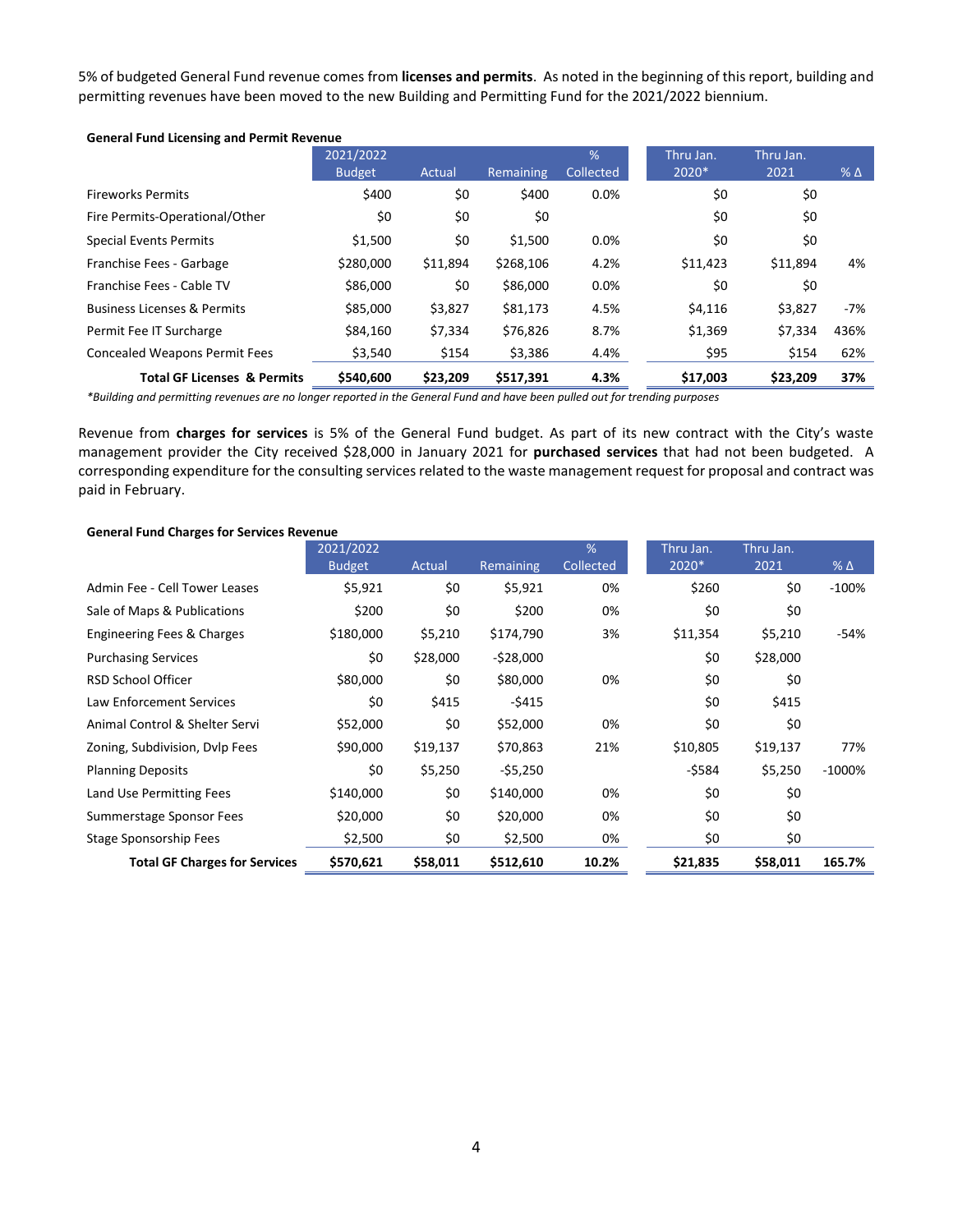## **General Fund Revenue Summary and Expenditure Overview**

**Revenues** in January of 2021 were 10.6% higher than the prior year primarily due to the \$28,000 in revenue received as part of the new contract with the City's waste management provider. There will be a corresponding expenditure in February, paid to the consultant that assisted the City with its waste management request for proposal and contract negotiations.

See below for the breakout of **expenditures** by department and category. **Legal expenditures** are now broken out of the **Non-Departmental** line item, which now is used for transfers only.

**Service** expenditures in January 2020 are higher than in January 2021 primarily due to the City's insurance payment, which will be reported in February in 2021. Salaries and wages are higher in January 2021 compared to the same month in the prior year due to sick leave and vacation buyouts of an employee who left the City for an opportunity elsewhere.

| <b>Revenues</b>                   | 2021/2022<br><b>Budget</b> | 01/31/2021<br><b>BTD Actual</b> | <b>BTD</b><br>% | Thru Jan. 2020* | <b>Thru Jan. 2021</b> | % Δ     |
|-----------------------------------|----------------------------|---------------------------------|-----------------|-----------------|-----------------------|---------|
| Beginning Fund Balance            | \$<br>2,180,537            | \$<br>2,722,234                 | 125%            |                 |                       |         |
| <b>Taxes</b>                      | 9,031,703                  | 240,467                         | 3%              | 218,128         | 240,467               | 10%     |
| Licenses & Permits                | 540,600                    | 23,209                          | 4%              | 17,003          | 23,209                | 37%     |
| Intergov. Revenues                | 342,863                    | 17,018                          | 5%              | 22,897          | 17,018                | $-26%$  |
| Charges for Goods & Serv.         | 570,621                    | 58,011                          | 10%             | 21,835          | 58,011                | 166%    |
| Fines & Penalties                 | 65,000                     | 389                             | 1%              | 779             | 389                   | $-50%$  |
| <b>Miscellaneous Revenues</b>     | 56,852                     | 1,560                           | 3%              | 27,313          | 1,560                 | $-94%$  |
| Other                             | 370,136                    |                                 | 0%              |                 |                       |         |
| <b>Total Revenues</b>             | \$<br>10,977,775           | \$<br>340,655                   | 3%              | \$<br>307,955   | \$<br>340,655         | 10.6%   |
|                                   | 2021/2022                  | 01/31/2021                      | <b>BTD</b>      |                 |                       |         |
| <b>Expenditures by Dept.</b>      | <b>Budget</b>              | <b>BTD Actual</b>               | %               | Thru Jan. 2020* | <b>Thru Jan. 2021</b> | % Δ     |
| Legislative                       | \$<br>341,548              | \$<br>3,357                     | 1%              | \$<br>4,154     | \$<br>3,357           | $-19%$  |
| Executive                         | 401,796                    | 3,599                           | 1%              | 4,219           | \$<br>3,599           | $-15%$  |
| <b>Community Events</b>           | 183,588                    | $\overline{a}$                  | 0%              |                 | \$<br>$\overline{a}$  |         |
| Finance Dept.                     | 945,337                    | 20,031                          | 2%              | 31,345          | \$<br>20,031          | $-36%$  |
| Planning Dept.                    | 918,941                    | 20,916                          | 2%              | 22,551          | \$<br>20,916          | $-7%$   |
| Police Dept.                      | 5,716,453                  | 186,533                         | 3%              | 208,069         | \$<br>186,533         | $-10%$  |
| Economic Development              | 24,000                     |                                 | 0%              |                 | \$                    |         |
| Recycling Dept.                   | 48,500                     |                                 | 0%              |                 | \$                    |         |
| Civil Service                     | 15,500                     | 363                             | 2%              | 370             | \$<br>363             | $-2%$   |
| Parks Dept.                       | 859,791                    | 17,994                          | 2%              | 38,276          | \$<br>17,994          | $-53%$  |
| <b>Cultural Commission</b>        | 39,287                     | 604                             | 2%              | 981             | \$<br>604             | $-38%$  |
| <b>City Mitigation Projects</b>   | 8,000                      | $\overline{a}$                  | 0%              | 4,297           | \$                    | $-100%$ |
| <b>Engineering Dept.</b>          | 523,979                    | 11,304                          | 2%              | 11,324          | \$<br>11,304          | 0%      |
| <b>Emergency Response</b>         | 37,200                     | $\overline{a}$                  | 0%              |                 | \$                    |         |
| Legal                             | 308,145                    |                                 | 0%              | $\overline{a}$  | \$                    |         |
| Non-Departmental                  | 770,188                    |                                 | 0%              | 29,196          | \$                    | $-100%$ |
| <b>Total Expenditures</b>         | \$<br>11,142,253           | \$<br>264,701                   | 2%              | \$<br>354,781   | \$<br>264,701         | $-25%$  |
|                                   | 2021/2022                  | 01/31/2021                      | <b>BTD</b>      |                 |                       |         |
| <b>Expenditures by Category</b>   | <b>Budget</b>              | <b>BTD Actual</b>               | %               | Thru Jan. 2020* | <b>Thru Jan. 2021</b> | %Δ      |
| Salaries and Wages                | \$<br>4,768,000            | \$<br>201,461                   | 4%              | \$<br>175,032   | \$<br>201,461         | 15%     |
| <b>Personnel Benefits</b>         | 1,846,300                  | 63,385                          | 3%              | 68,157          | \$<br>63,385          | $-7%$   |
| <b>Supplies</b>                   | 196,297                    | (23)                            | 0%              | (27)            | \$<br>(23)            | $-13%$  |
| Services                          | 3,550,468                  | (121)                           | 0%              | 111,619         | \$<br>(121)           | $-100%$ |
| <b>Transfers Out/Deposits</b>     | 770,188                    | $\overline{\phantom{a}}$        | 0%              | $\overline{a}$  | \$                    |         |
| Capital Outlays                   | 11,000                     |                                 | 0%              |                 | \$                    |         |
| <b>Total Expenditures</b>         | \$<br>11,142,253           | \$<br>264,701                   | 2%              | \$<br>354,781   | \$<br>264,701         | $-25%$  |
| <b>Revenue minus Expenditures</b> | \$<br>(164, 478)           | \$<br>76,782                    |                 | \$<br>(46, 826) | \$<br>76,782          |         |
| <b>Ending Fund Balance</b>        | \$<br>2,016,059            | \$<br>2,799,016                 | 139%            |                 |                       |         |

#### **General Fund Budget vs Actual**

*\*Building and permitting revenues and expenditures have been pulled out for trending purposes*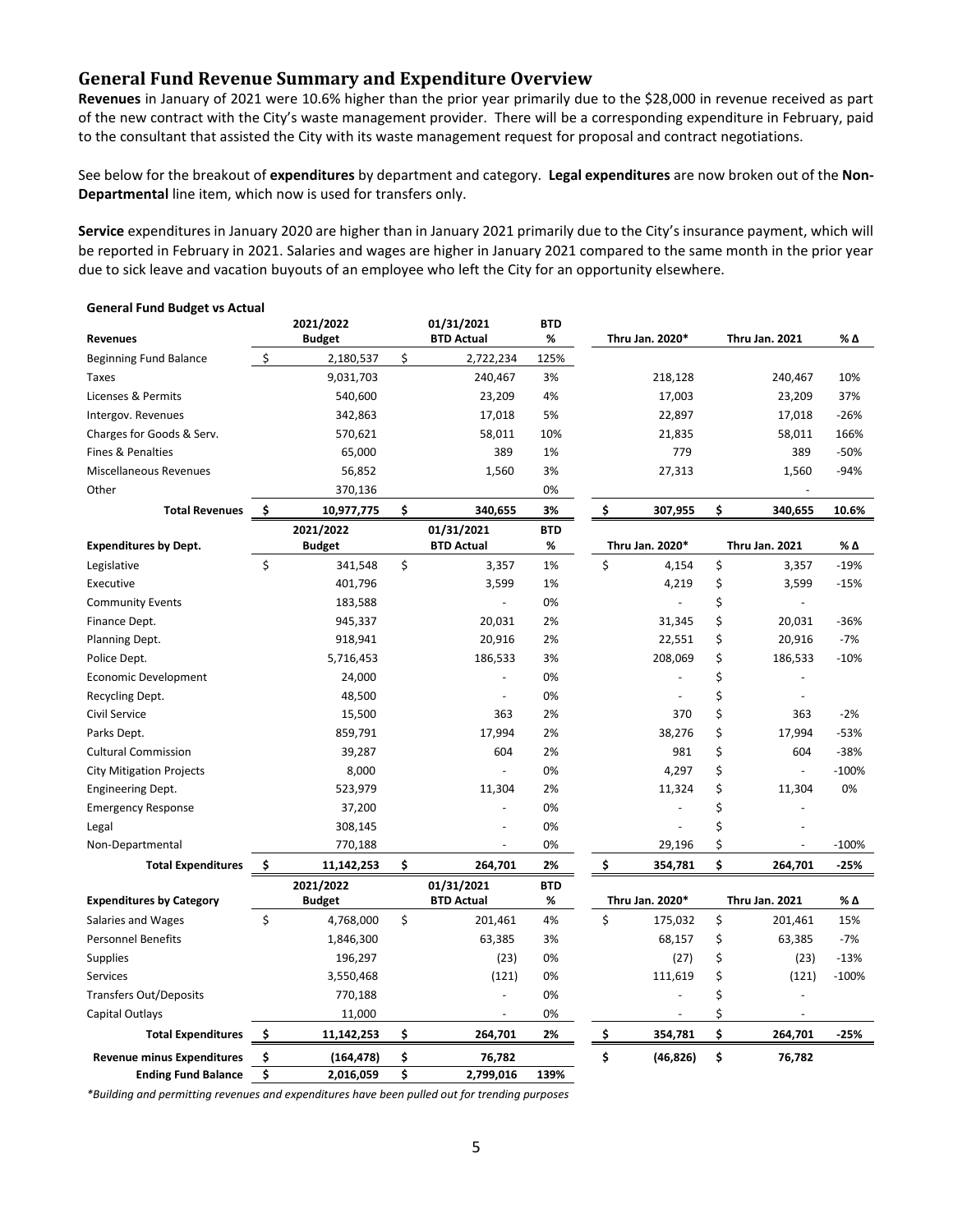## **Building and Permitting Fund Revenue Summary and Expenditure Overview**

As noted above, the Building and Permitting Fund is new to the 2021/2022 biennium, so 2020 building and permitting revenue and expenditures have been pulled out of the General Fund for trending purposes.

The City issued 19 new housing permits in January 2021, compared to none in January 2020.

#### **Building and Permitting Fund Budget vs Actual**

| <b>Revenues</b>                | 2021/2022<br><b>Budget</b> |    | 01/31/2021<br><b>BTD Actual</b> | <b>BTD</b><br>% | Thru Jan. 2020* | <b>Thru Jan. 2021</b> | % Δ     |
|--------------------------------|----------------------------|----|---------------------------------|-----------------|-----------------|-----------------------|---------|
| <b>Beginning Fund Balance</b>  | 615,435                    | s  | 1,171,216                       | 190%            |                 |                       |         |
| <b>Building Permit Fees</b>    | \$<br>825,643              | \$ | 75,709                          | 9%              | \$<br>2,359     | \$<br>75,709          | 3110%   |
| Admin Fee-School/Rd/Park Imp   | 11,245                     |    | 1,235                           | 11%             |                 | 1,235                 |         |
| <b>Bldg Inspection Fees</b>    | 8,500                      |    | 86                              | 1%              | 417             | 86                    | -79%    |
| Plan Check Fees                | 537,551                    |    | 37,143                          | 7%              | 566             | 37,143                | 6465%   |
| Plan Check - Consultant Review |                            |    | 450                             |                 |                 | 450                   |         |
| Fire Plan Review & Inspections | 69,500                     |    | $\overline{\phantom{0}}$        | 0%              |                 |                       |         |
| <b>School Impact Fees</b>      | 2,422,000                  |    | 177,607                         | 7%              |                 | 177,607               |         |
| Interest on Investments        |                            |    | 237                             |                 |                 | 237                   |         |
| Miscellaneous Revenue          |                            |    |                                 |                 |                 |                       |         |
| <b>Total Revenues</b>          | \$<br>3,874,438            | \$ | 292,467                         | 8%              | \$<br>3,341     | \$<br>292,467         | 8653.6% |

| <b>Expenditures by Category</b>   |    | 2021/2022<br><b>Budget</b> | 01/31/2021<br><b>BTD Actual</b> | <b>BTD</b><br>% |    | Thru Jan. 2020* | <b>Thru Jan. 2021</b>          | % Δ     |
|-----------------------------------|----|----------------------------|---------------------------------|-----------------|----|-----------------|--------------------------------|---------|
| Salaries and Wages                | \$ | 563,000                    | \$<br>21,229                    | 4%              | \$ | 17,856          | \$<br>21,229                   | 19%     |
| <b>Personnel Benefits</b>         |    | 247,000                    | 8,929                           | 4%              |    | 7,771           | \$<br>8,929                    | 15%     |
| <b>Supplies</b>                   |    | 10,586                     | $\overline{\phantom{0}}$        | 0%              |    | 3               | \$<br>$\overline{\phantom{0}}$ | $-100%$ |
| Services                          |    | 2,739,923                  | $\overline{\phantom{a}}$        | 0%              |    | 8,122           | \$<br>$\overline{\phantom{a}}$ | $-100%$ |
| <b>Transfers Out/Deposits</b>     |    |                            | $\overline{\phantom{a}}$        |                 |    |                 | \$<br>$\overline{\phantom{a}}$ |         |
| Capital Outlays                   |    | 33.000                     | $\overline{\phantom{a}}$        | 0%              |    |                 | $\overline{\phantom{a}}$       |         |
| <b>Total Expenditures</b>         | Ŝ. | 3,593,509                  | \$<br>30,158                    | 1%              | s  | 33,753          | \$<br>30,158                   | $-11%$  |
| <b>Revenue minus Expenditures</b> | \$ | 280,929                    | \$<br>262,309                   |                 | \$ | (30, 412)       | \$<br>262,309                  |         |
| <b>Ending Fund Balance</b>        | \$ | 896.364                    | \$<br>1,433,525                 | 160%            |    |                 |                                |         |

*\*Building and permitting revenues and expenditures have been pulled out the General Fund for trending purposes*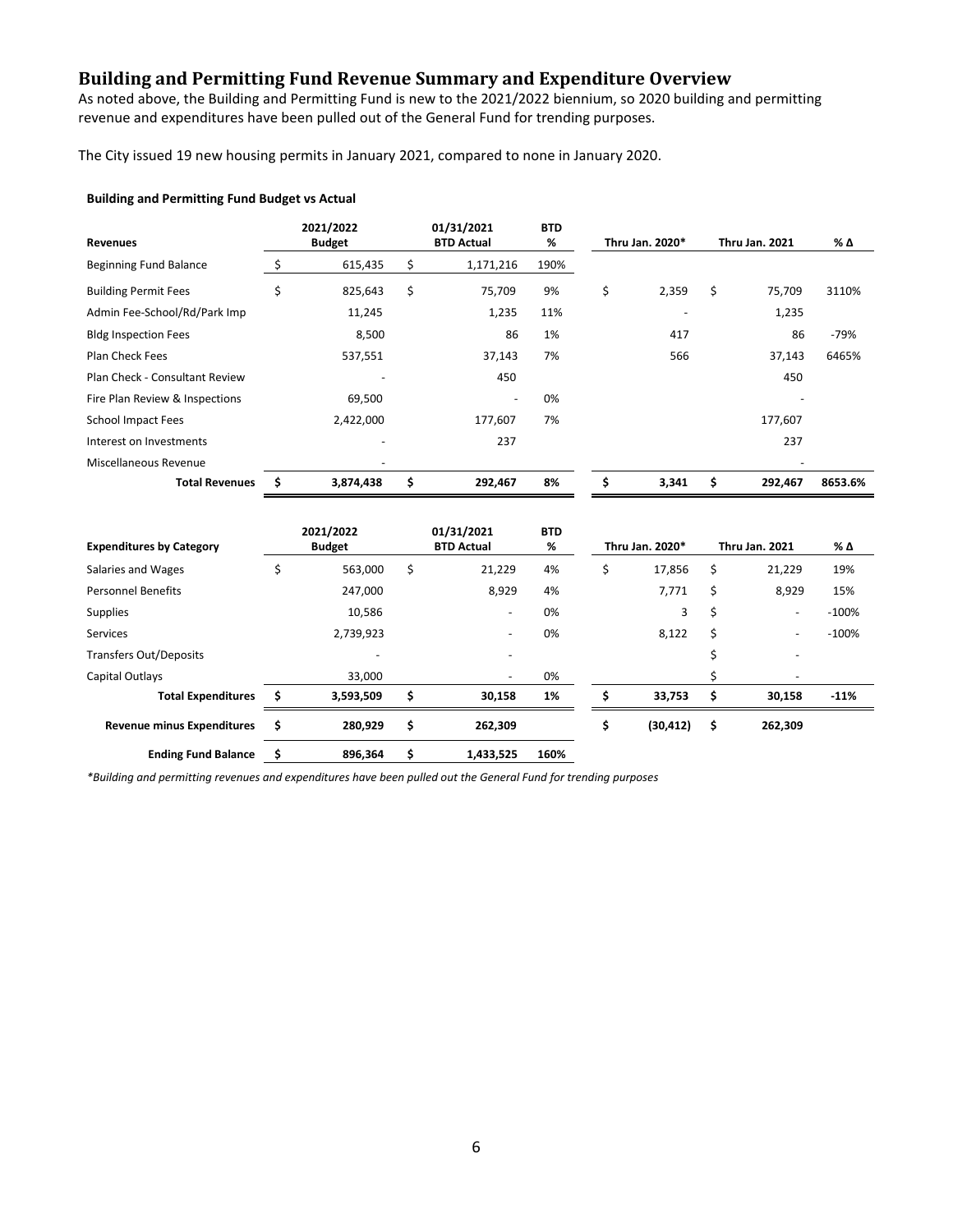## **Capital Funds**

The City received \$29,215 in **Real Estate Excise Tax (REET)** in January from the sale of eight units. This is lower than the average of the previous eight years of 20.25 units, as the country is experiencing a lack of housing inventory. The average sales price of a unit sold in January 2020 was \$627,517, the average sales price of a unit sold in January 2021 was \$737,595.



Although the City issued 19 building permits in January, no **Street Impact Fees or Park Impact Fees** were collected due to credits for developer improvements.



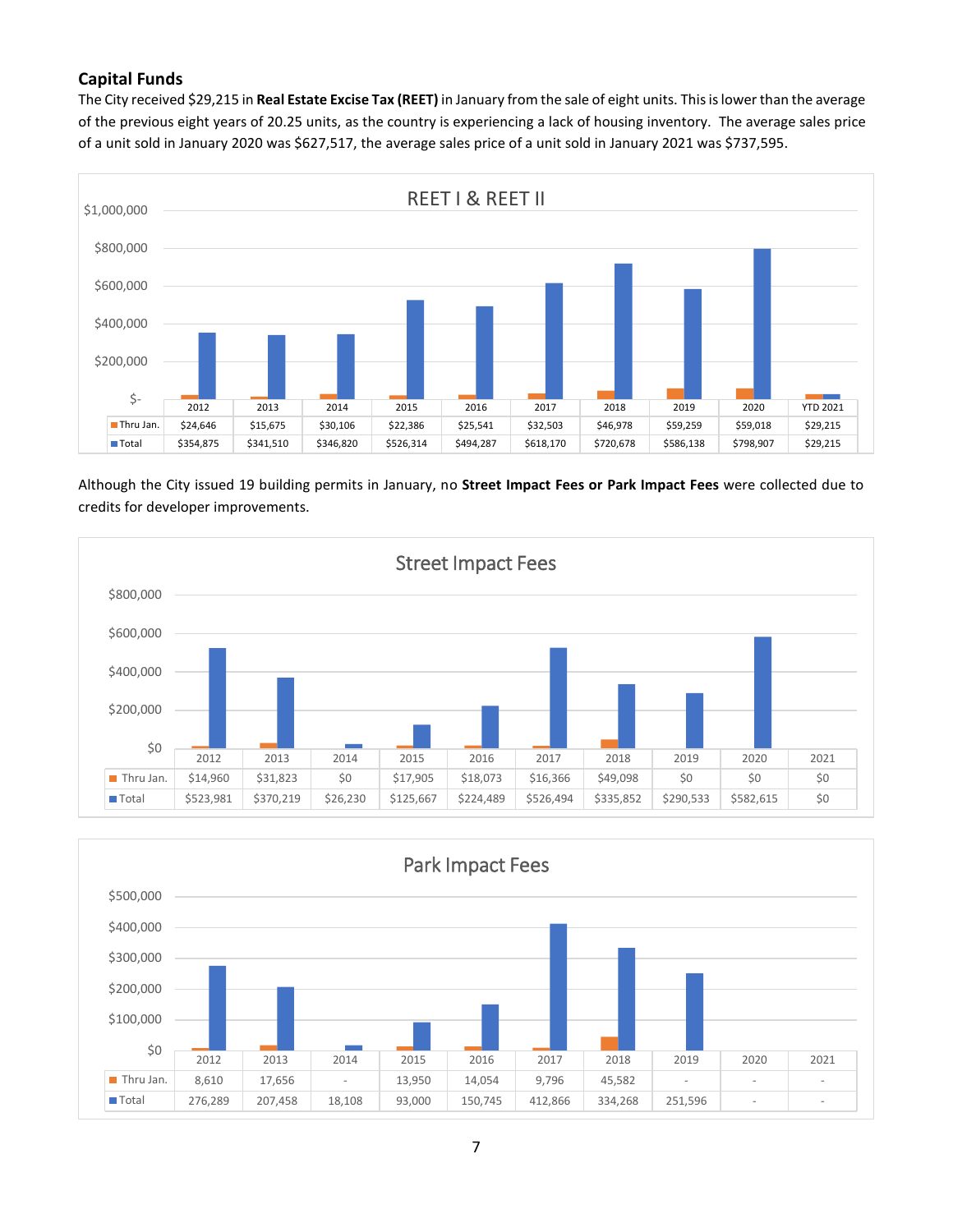## **Utility Funds**

**Revenue** from utility billing is reported on an accrual basis until the year end, when an adjusting entry is made to remove revenue that has been billed in December but will be received in January. As a result, January revenues trend higher than other months. In addition, approximately \$52,000 of the accounts receivable added back to January is more than 60 days past due, which is \$44,000 more than the amount that was 60 days past due the prior year, inflating January 2021 revenues across all three utilities.

**Expenditures** were higher in January of 2020 compared to January of 2021 due to the timing of the City's annual insurance payment, which was paid in January in 2020 and February in 2021.

#### **Utility Fund Budget to Actual Revenues and Expenditures**

|                            | 2021/2022<br><b>Budget</b> | Actual    | <b>Remaining</b> | %<br>Collected | Thru Jan.<br>2020 | Thru Jan.<br>2021 | $%$ $\Delta$ |
|----------------------------|----------------------------|-----------|------------------|----------------|-------------------|-------------------|--------------|
| <b>Water Fund</b>          |                            |           |                  |                |                   |                   |              |
| Revenue                    | \$4,604,153                | \$317,306 | \$4,286,847      | 6.9%           | \$304,032         | \$317,306         | 4%           |
| Expenditures               | \$5,032,021                | \$77,551  | \$4,954,470      | 1.5%           | \$107,100         | \$77,551          | $-28%$       |
| <b>Sewer Fund</b>          |                            |           |                  |                |                   |                   |              |
| Revenue                    | \$5,556,604                | \$465.072 | \$5.091.532      | 8.4%           | \$428,784         | \$465,072         | 8%           |
| Expenditures               | \$4,361,725                | \$99,262  | \$4,262,463      | 2.3%           | \$183,921         | \$99,262          | $-46%$       |
| <b>Storm Drainage Fund</b> |                            |           |                  |                |                   |                   |              |
| Revenue                    | \$1,777,423                | \$149,550 | \$1,627,872      | 8.4%           | \$134,470         | \$149,550         | 11%          |
| Expenditures               | \$1,912,172                | \$43,075  | \$1,869,097      | 2.3%           | \$55,478          | \$43,075          | $-22%$       |

## **Utility Past Due**

On March 18, 2020, Governor Inslee called on all public utilities to suspend water shut offs and to waive late fees on utilities until the end of COVID-19 State of Emergency or 11:59 PM on July 28, 2020, whichever occurs first. The Governor's Office is working on guidance for utilities to develop COVID-19 customer support programs once the suspension is lifted.

The City Council passed Resolution 20-24 on October 6, 2020, approving the distribution of CARES Act grant revenue to assist utility customers with payments missed due to the impacts of COVID-19. Distributions were made in November 2020.

Below is a table that shows effects of the suspension on past due utility accounts as of January 1, 2021, compared to January of 2019 and January of 2020.

|      | 60 to 90 Days Past Due |               | 90 to 120 Days Past Due |               | Over 120 Days Past Due |               |  |
|------|------------------------|---------------|-------------------------|---------------|------------------------|---------------|--|
|      | <b>Total Amount</b>    | # of Accounts | <b>Total Amount</b>     | # of Accounts | <b>Total Amount</b>    | # of Accounts |  |
| 2019 | \$617                  | 17            | \$517                   |               | \$675                  | 6             |  |
| 2020 | \$2.633                | 50            | \$561                   | 14            | \$5,718                | 14            |  |
| 2021 | \$14,659               | 125           | \$9,123                 | 78            | \$23,276               | 60            |  |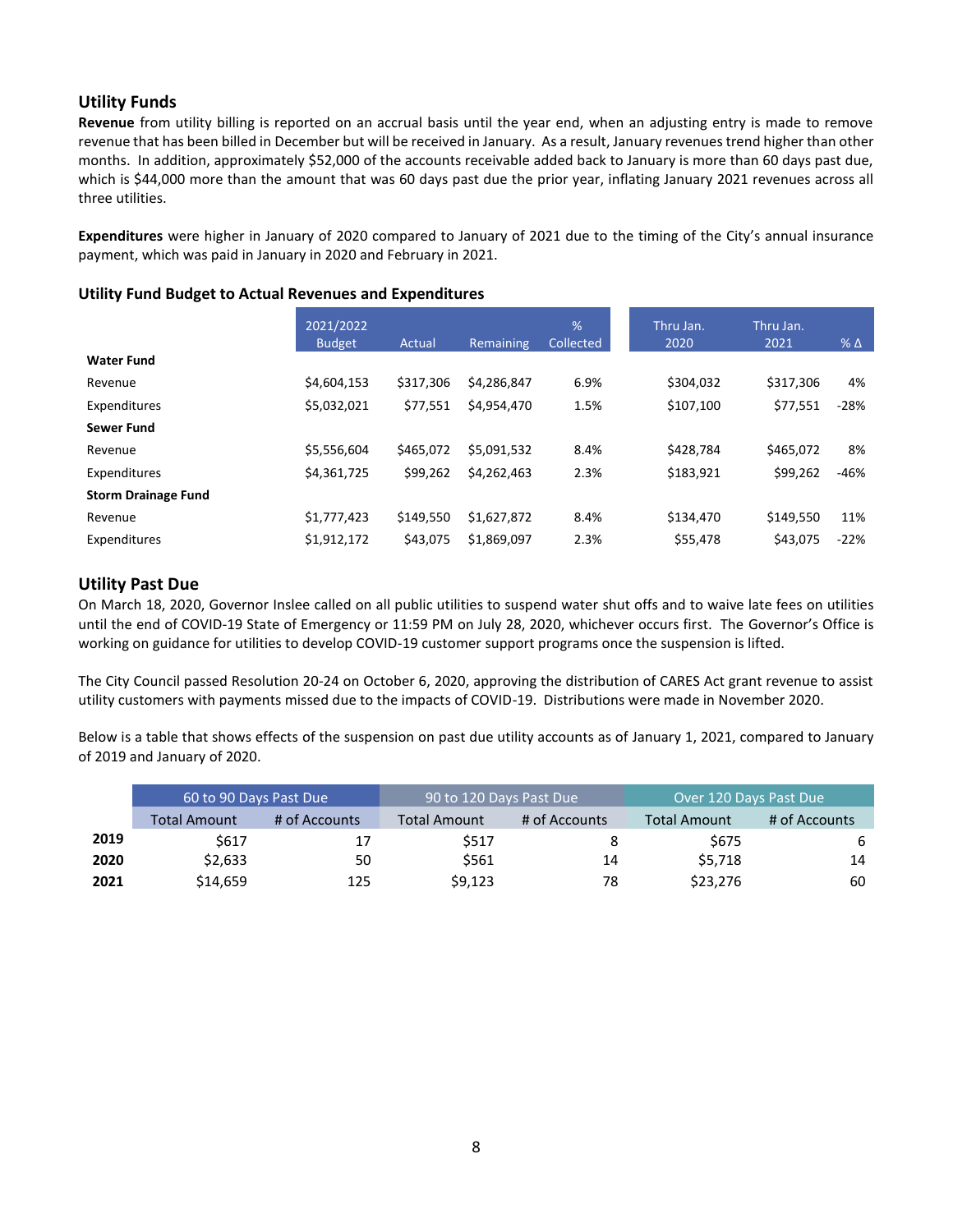## **Ending Fund Balance**

At the end of January 2021, the City had an ending fund balance of \$26,601,099, an increase of \$1,449,904 over the actual beginning fund balance.

# **CITY OF DUVALL 2021-2022 REVENUE AND EXPENDITURE SUMMARY**

### **Biennium to Date as of January 31, 2021**

|      |                                        | <b>Actual Beginning</b> |                          |                     |                     |                   |             |                               |
|------|----------------------------------------|-------------------------|--------------------------|---------------------|---------------------|-------------------|-------------|-------------------------------|
| Fund | <b>Description</b>                     | <b>Fund Balance</b>     | <b>Revenues</b>          | <b>Expenditures</b> | <b>Fund Balance</b> | <b>Net Change</b> |             |                               |
| 001  | <b>General Fund</b>                    | \$<br>$2,724,192$ \$    | 340,655                  | Ś.<br>264,701       | Ŝ.<br>2,800,145     | \$<br>75,954      | 76,046      | <b>General Fund</b>           |
| 002  | <b>Contingency Fund</b>                | 553,937                 | 93                       |                     | 554,029             | 93                |             |                               |
| 101  | <b>Street Fund</b>                     | 194,277                 | 11,929                   | 24,150              | 182,056             | (12, 221)         |             |                               |
| 102  | <b>Transportation Benefit District</b> | 174,891                 | 25,947                   |                     | 200,838             | 25,947            |             |                               |
| 104  | <b>Building and Permiting Fund</b>     | 1,171,216               | 292,467                  | 30,158              | 1,433,525           | 262,309           | 275,038     | Special Revenue Funds         |
| 106  | <b>Big Rock Ball Park Maintenance</b>  | 125,572                 | 2,887                    | 3,890               | 124,569             | (1,003)           |             |                               |
| 107  | <b>Sensitive Areas Mitigation Fund</b> | 40,593                  | 7                        |                     | 40,599              |                   |             |                               |
| 206  | 2016 LTGO - Main St Debt Svc           | 21,501                  | $\overline{\phantom{a}}$ |                     | 21,501              |                   | Debt Svc Fd |                               |
| 303  | <b>Facilities CIP Fund</b>             |                         |                          |                     |                     |                   |             |                               |
| 304  | <b>Real Estate Excise Tax Fund 1</b>   | 1,523,820               | 14,864                   |                     | 1,538,685           | 14,864            |             |                               |
| 305  | <b>Real Estate Excise Tax Fund 2</b>   | 1,356,702               | 14,836                   |                     | 1,371,539           | 14,836            | 16,127      |                               |
| 306  | <b>Main Street Improvement</b>         | 545,051                 | 91                       |                     | 545,142             | 91                |             | <b>Capital Project Funds</b>  |
| 307  | <b>Street CIP Fund</b>                 | 1,444,492               | 241                      | 14,059              | 1,430,674           | (13, 818)         |             |                               |
| 308  | <b>Parks CIP Fund</b>                  | 912,789                 | 152                      |                     | 912,941             | 152               |             |                               |
| 401  | <b>Water Fund</b>                      | 3,542,261               | 317,306                  | 77,551              | 3,782,016           | 239,755           |             |                               |
| 402  | <b>Sewer Fund</b>                      | 3,498,528               | 465,072                  | 99,262              | 3,864,338           | 365,810           |             |                               |
| 404  | <b>Storm Drainage Fund</b>             | 958,755                 | 149,550                  | 43,075              | 1,065,230           | 106,475           | 1,083,411   | <b>Proprietary Funds</b>      |
| 407  | <b>Water CIP Fund</b>                  | 2,547,828               | 157,354                  | 20,192              | 2,684,990           | 137,162           |             |                               |
| 408  | <b>Sewer CIP Fund</b>                  | 2,464,299               | 223,771                  | 14,162              | 2,673,907           | 209,608           |             |                               |
| 409  | <b>Storm Drainage CIP Fund</b>         | 570,895                 | 26,471                   | 1,870               | 595,496             | 24,601            |             |                               |
| 501  | <b>Equipment Fund</b>                  | 400,287                 | 274                      | (20)                | 400,580             | 293               |             |                               |
| 502  | <b>IT Fund</b>                         | 227,917                 | 38                       |                     | 227,955             | 38                | (718)       | <b>Internal Service Funds</b> |
| 503  | <b>Building Maintenance Fund</b>       | 151,394                 | 25                       | 1,075               | 150,344             | (1,050)           |             |                               |
|      | <b>TOTAL</b>                           | 25,151,195              | 2,044,032<br>S           | S<br>594,127        | S<br>26,601,099     | \$.<br>1,449,904  |             |                               |
|      |                                        |                         |                          |                     |                     |                   |             |                               |

 $$ 27,195,227 = $ 27,195,227$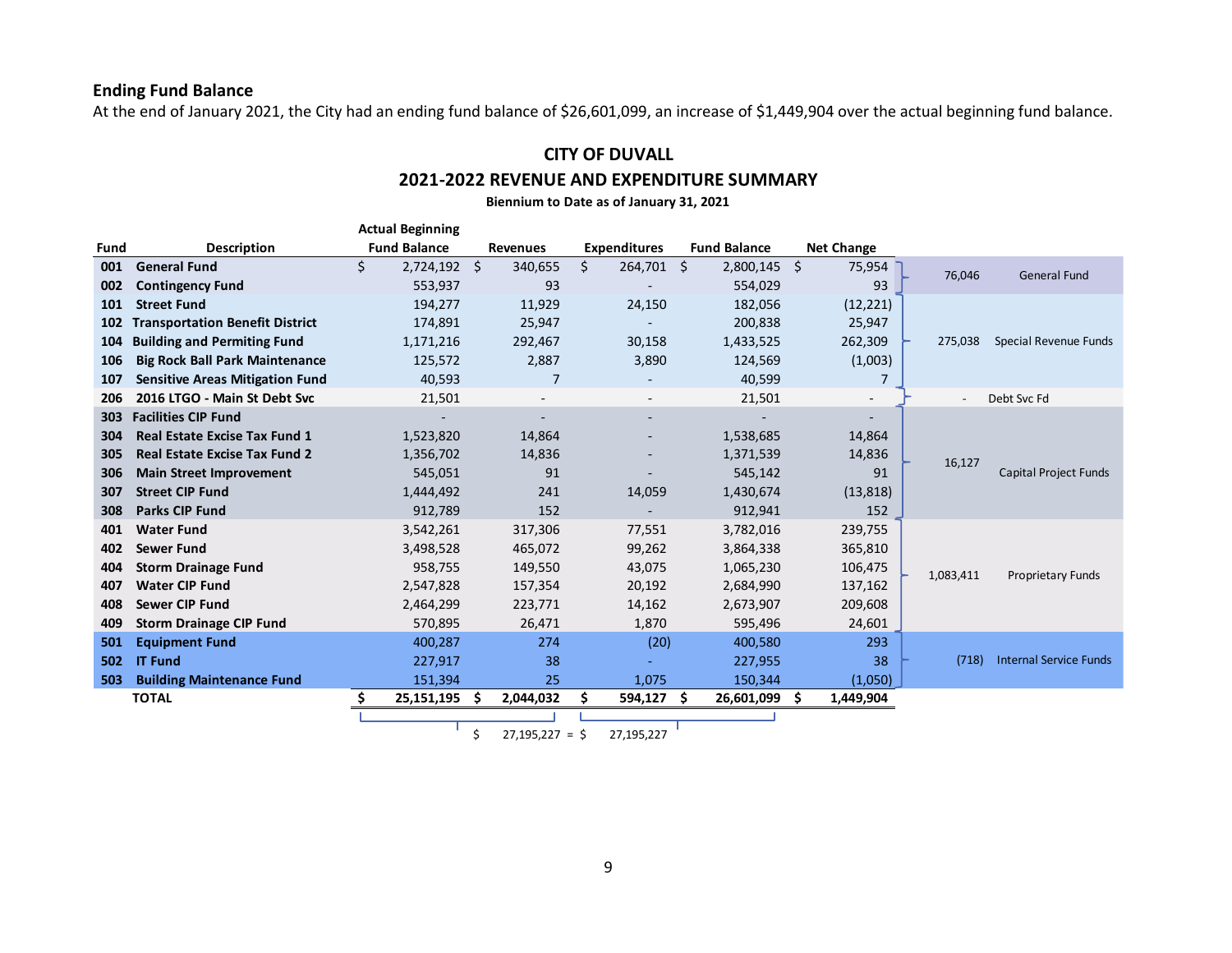#### **Revenues**

As of the end of January 2021, approximately 5% of budgeted 2021/2022 biennial revenues had been collected. Significant increases over the prior year in the **Building and Permitting Fund** and the **Water, Sewer and Storm Drainage CIP** funds are due to the variance of zero new housing permits issued in January 2020 vs. the 19 issued in January of 2021.

# **CITY OF DUVALL 2019-2020 BUDGET vs ACTUAL - REVENUES**

| Biennium to Date as of January 31, 2021 |                                        |                     |     |                   |                   |                  |    |             |         |           |        |           |
|-----------------------------------------|----------------------------------------|---------------------|-----|-------------------|-------------------|------------------|----|-------------|---------|-----------|--------|-----------|
|                                         |                                        | 2021/2022           |     |                   | <b>BTD</b>        | BTD <sub>%</sub> |    | Thru Jan.   |         | Thru Jan. |        |           |
| <b>Fund</b>                             | <b>Description</b>                     | <b>Budget</b>       |     | <b>BTD Actual</b> | <b>Difference</b> | <b>Collected</b> |    | 2020*       |         | 2021      | % Δ    | \$Δ       |
| 001                                     | <b>General Fund</b>                    | \$10,977,775        | \$  | 340,655           | 10,637,120<br>Ś.  | 3%               | \$ | 307,955     | $\zeta$ | 340,655   | 11% \$ | 32,700    |
| 002                                     | <b>Contingency Fund</b>                | 2,657               |     | 93                | 2,565             | 3%               |    | 919         |         | 93        | $-90%$ | (826)     |
| 101                                     | <b>Street Fund</b>                     | 1,072,537           |     | 11,929            | 1,060,608         | 1%               |    | 13,494      |         | 11,929    | $-12%$ | (1, 565)  |
| 102                                     | <b>Transportation Benefit District</b> | 808,977             |     | 25,947            | 783,030           | 3%               |    |             |         | 25,947    |        | 25,947    |
| 104                                     | <b>Building and Permiting Fund</b>     | 3,874,438           |     | 292,467           | 3,581,971         |                  |    | 3,341       |         | 292,467   | 8654%  | 289,126   |
| 106                                     | <b>Big Rock Ball Park Maintenance</b>  | 372,608             |     | 2,887             | 369,722           | 1%               |    | 5,980       |         | 2,887     | $-52%$ | (3,093)   |
| 107                                     | <b>Sensitive Areas Mitigation Fund</b> | 292                 |     | 7                 | 285               | 2%               |    | 101         |         | 7         | -93%   | (94)      |
| 206                                     | 2016 LTGO - Main St Debt Svc           | 974,914             |     |                   | 974,914           | 0%               |    |             |         |           |        |           |
| 303                                     | <b>Facilities CIP Fund</b>             | 870,000             |     |                   | 870,000           |                  |    |             |         |           |        |           |
| 304                                     | <b>Real Estate Excise Tax Fund 1</b>   | 791,423             |     | 14,864            | 776,559           | 2%               |    | 32,649      |         | 14,864    | $-54%$ | (17, 784) |
| 305                                     | <b>Real Estate Excise Tax Fund 2</b>   | 790,035             |     | 14,836            | 775,198           | 2%               |    | 32,169      |         | 14,836    | $-54%$ | (17, 332) |
| 306                                     | <b>Main Street Improvement</b>         | 8,395               |     | 91                | 8,304             | 1%               |    | 2,904       |         | 91        | $-97%$ | (2, 813)  |
| 307                                     | <b>Street CIP Fund</b>                 | 1,775,532           |     | 241               | 1,775,291         | 0%               |    | 14,075      |         | 241       | -98%   | (13, 833) |
| 308                                     | <b>Parks CIP Fund</b>                  | 606,851             |     | 152               | 606,698           | 0%               |    | 2,542       |         | 152       | $-94%$ | (2, 389)  |
| 401                                     | <b>Water Fund</b>                      | 4,604,153           |     | 317,306           | 4,286,847         | 7%               |    | 304,032     |         | 317,306   | 4%     | 13,274    |
| 402                                     | <b>Sewer Fund</b>                      | 5,556,604           |     | 465,072           | 5,091,532         | 8%               |    | 428,784     |         | 465,072   | 8%     | 36,288    |
| 404                                     | <b>Storm Drainage Fund</b>             | 1,777,423           |     | 149,550           | 1,627,872         | 8%               |    | 134,470     |         | 149,550   | 11%    | 15,080    |
| 407                                     | <b>Water CIP Fund</b>                  | 1,986,356           |     | 157,354           | 1,829,002         | 8%               |    | 6,351       |         | 157,354   | 2378%  | 151,004   |
| 408                                     | <b>Sewer CIP Fund</b>                  | 2,131,361           |     | 223,771           | 1,907,590         | 10%              |    | 1,874       |         | 223,771   | 11840% | 221,897   |
| 409                                     | <b>Storm Drainage CIP Fund</b>         | 332,311             |     | 26,471            | 305,839           | 8%               |    | 783         |         | 26,471    | 3280%  | 25,688    |
| 501                                     | <b>Equipment Fund</b>                  | 702,108             |     | 274               | 701,834           | 0%               |    | 2,236       |         | 274       | -88%   | (1, 962)  |
| 502                                     | <b>IT Fund</b>                         | 923,238             |     | 38                | 923,200           | 0%               |    | 567         |         | 38        | -93%   | (529)     |
| 503                                     | <b>Building Maintenance Fund</b>       | 236,478             |     | 25                | 236,453           | 0%               |    | 389         |         | 25        | $-93%$ | (364)     |
|                                         |                                        | TOTAL \$ 41,176,465 | \$. | 2,044,032         | 39,132,433<br>S   | 5%               |    | \$1,295,613 | S.      | 2,044,032 | 58% \$ | 748,419   |

*\*Building and permitting revenues have been pulled out of the General Fund and are shown in the new Building and Permitting Fund for trending purposes*